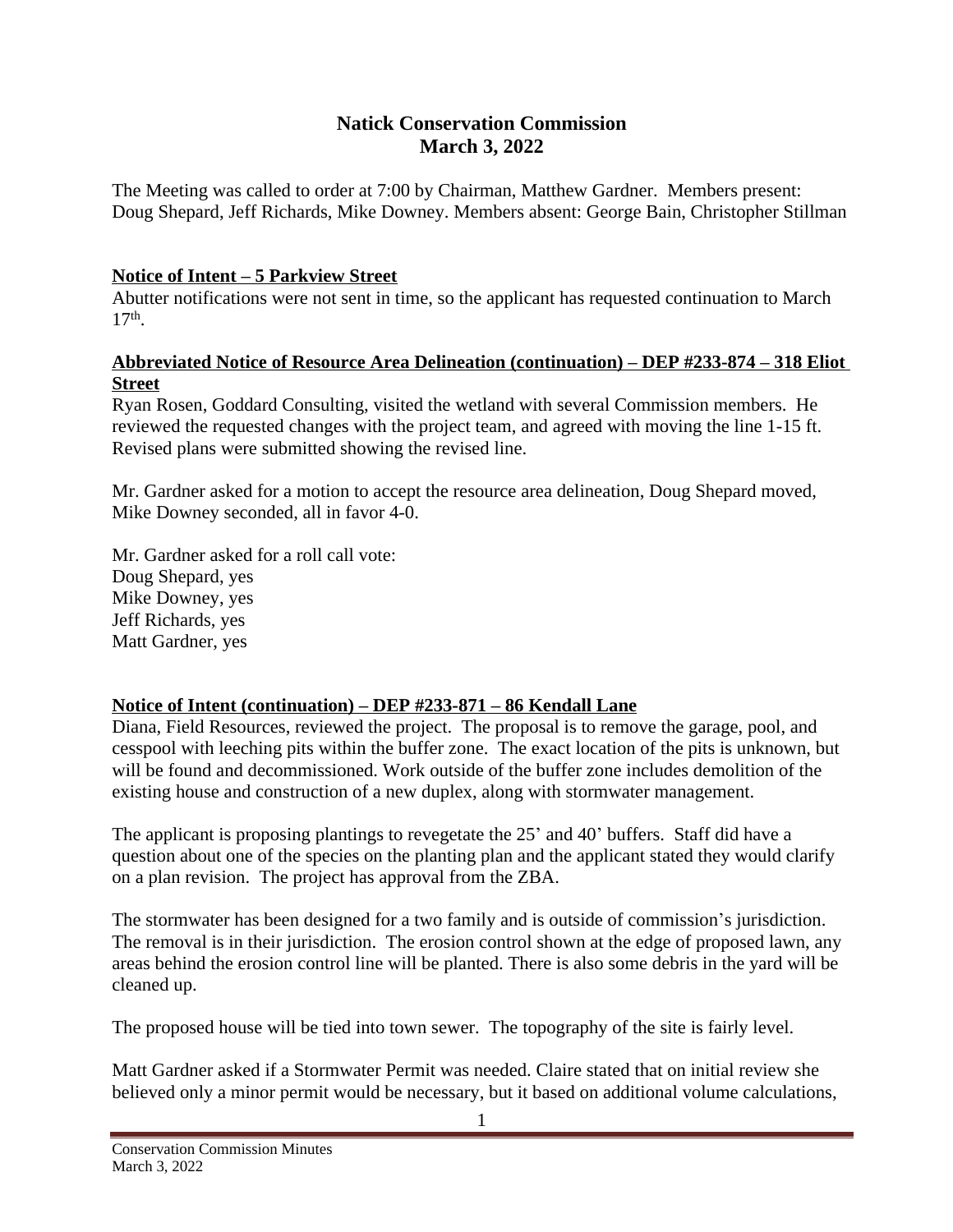it might tip into a major. She will discuss with the Engineering Division to confirm. Commission discussed a continuation, as a major stormwater permit requires legal ads and abutter notification. We can advertise a legal notice for March 17<sup>th</sup>. Field Resources stated that was fine, and would give them time to update the plan.

Mike Downey questioned the tree canopy on the lot, as he can see a number of trees on the aerial image. Diane stated that she would determine what, if any, trees needed to be removed within jurisdiction and would mark them on the revised plans.

Mr. Gardner asked for a motion to continue to March  $17<sup>th</sup>$ , Doug Shepard moved, Mike Downey seconded, all in favor 4-0.

Mr. Gardner asked for roll call vote: Doug Shepard, yes Mike Downey, yes Jeff Richards, yes Matt Gardner, yes

### **Certificate of Compliance – 39 Union Street**

The project was a new construction house. Claire visited the site, and although it was snow covered, the site looked good and appeared to be in substantial compliance. A letter from the project engineer was submitted stated it was in compliance. Two planted trees that did not do well will be replaced in the spring.

Mr. Gardner asked for a motion to issue a Certificate of Compliance, Jeff Richards moved, Mike Downey seconded, all in favor 4-0.

Mr. Gardner asked for a roll call vote: Doug Shepard, yes Mike Downey, yes Jeff Richards, yes Matt Gardner, yes

# **Cluster Project Review**

# **Appleton/Yorkshire "The Meadows" Cluster – Conservation Analysis Map**

The Planning Board has asked the Commission for their comments. Chris D'Antonio gave the history and proposal of the two parcels; 3 Appleton and 9 Yorkshire (which is under agreement).

The site can support a 4- lot subdivision by right, and a 5-lot inclusionary subdivision. The traditional subdivision proposals would clear the majority of land.

The proposed cluster would remove the need for a new road and would have three duplexes off Appleton, and the existing residence at 9 Yorkshire would remain but be renovated to become 2 units. A 6-ft fence and plantings are proposed along the property boundary with 12 Yorkshire to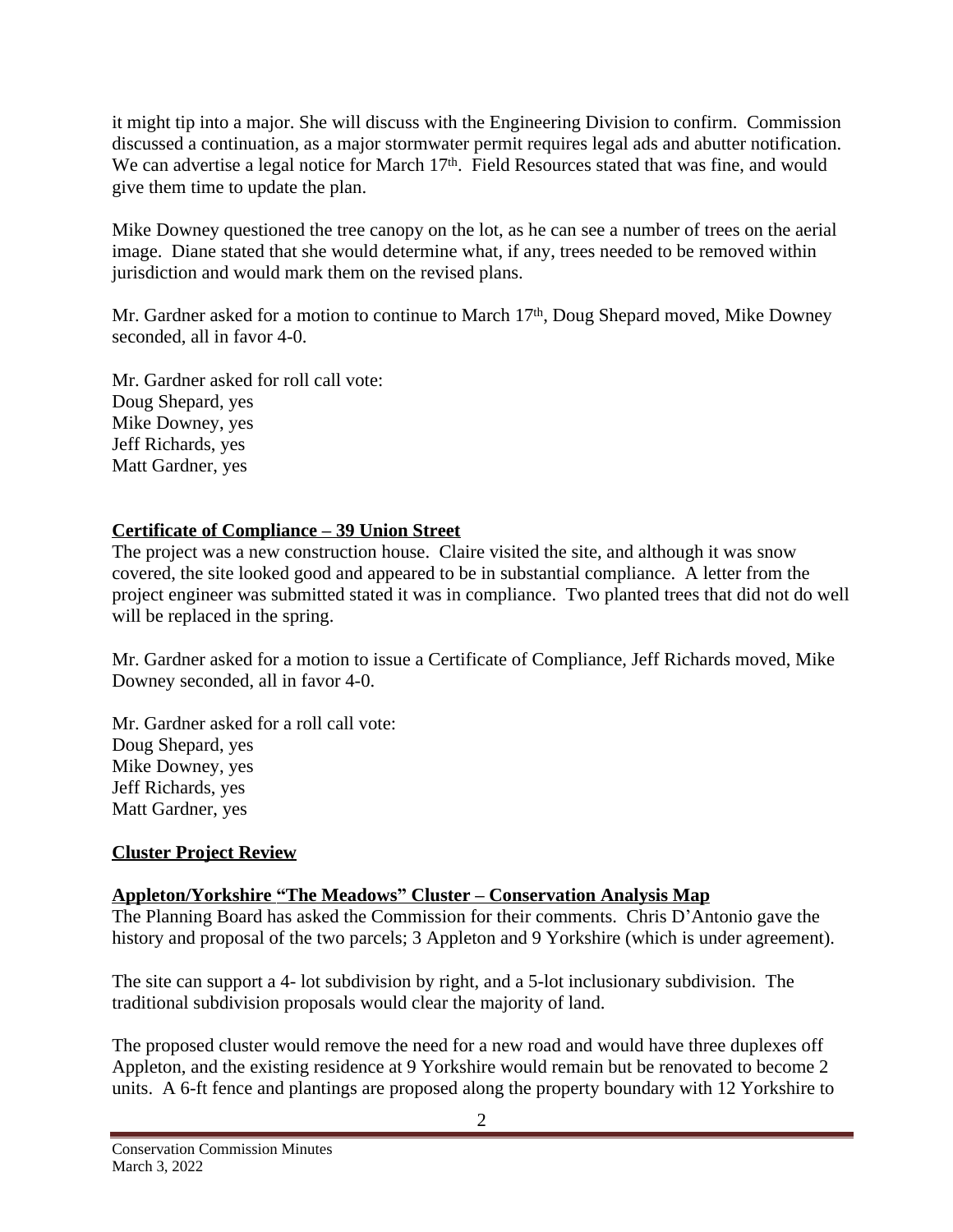increase privacy. Under the cluster proposal, the majority of the trees on the site will be preserved. The trail easement would be provided to lay out a trail throughout property. Chris went through site photos and showed entrance to cottage off Yorkshire. The existing driveway around the house will stay under the cluster, but the pool will be removed. The trail will meander through the entire property. He showed the area where the trail would, and confirmed most of the vegetation will remain. All the mature trees will remain. The trail will require an easement across the driveway of 9 Yorkshire. There is 325ft of frontage between the two properties. The cluster bylaw only requires 100 ft. There will be 50ft of separation from abutters.

Chris went through the direct comparison he developed for the inclusionary and cluster proposals. Chris noted that the cluster will result in smaller, more affordable units. The duplexes will be 31ft in height. The third duplex will not be visible from the street. He feels the cluster bylaw is appropriate for this site, and that the houses will transition nicely in the neighborhood.

The Commission is being asked for their opinion and thoughts on what value the proposed opn space brings to community. Matt asked if the properties are occupied? Chris owns 3 Appleton, but rents it out. 9 Yorkshire is under agreement with options for cluster or subdivision. Commission would like a site visit. Chris is asking for a letter for the Planning Board by March 16<sup>th</sup>. Claire noted that in order to get the Planning Board a letter by March 16<sup>th</sup>, a site visit could not occur because the next Commission meeting is the 17<sup>th</sup>.

Does this offer advantages over alternatives? Matt reviewed the criteria and discussed potential improvements the cluster would offer. Claire stated there are street connections that eventually reach Pickerel Pond in the Wethersfield neighborhood. Chris pointed out there is another nearby neighborhood connector trail that is used all the time and would connect to his project. Matt does not see anything that would prohibit the inclusionary proposal from being developed. Doug Shepard agreed it would be permissible.

Mike Downey appreciates the approach of moving development out of the Aquifer Protection District. The lot has roughly 18,000 sf in recharge area. Mike feels the cluster would be better than the five family homes.

Jeff Richards liked the path method Chris used, and preferred the cluster plan versus the inclusionary plan. He feels the trail will be a benefit to the neighborhood.

Martin Kessell feels the town hasn't had the opportunity to build small clusters. This site is 2.4 acres. It looks like a good use of space. His only reaction is the setbacks are pretty small. 10-15 ft backyards. Will they spill into the open space in the future? No, Chris is proposing small split rail fences to deter at Claire's suggestion.

Ganesh Ramachandran feels it's a clever approach with smaller units. His only question was if a meandering path was the right choice/ If someone wants to cut through, would they be walking through people's yards? Any lights on the trail? Overall, he feels it is the right thing to do. Chris clarified that no lights are proposed and the majority of trail pathway is free of vegetation.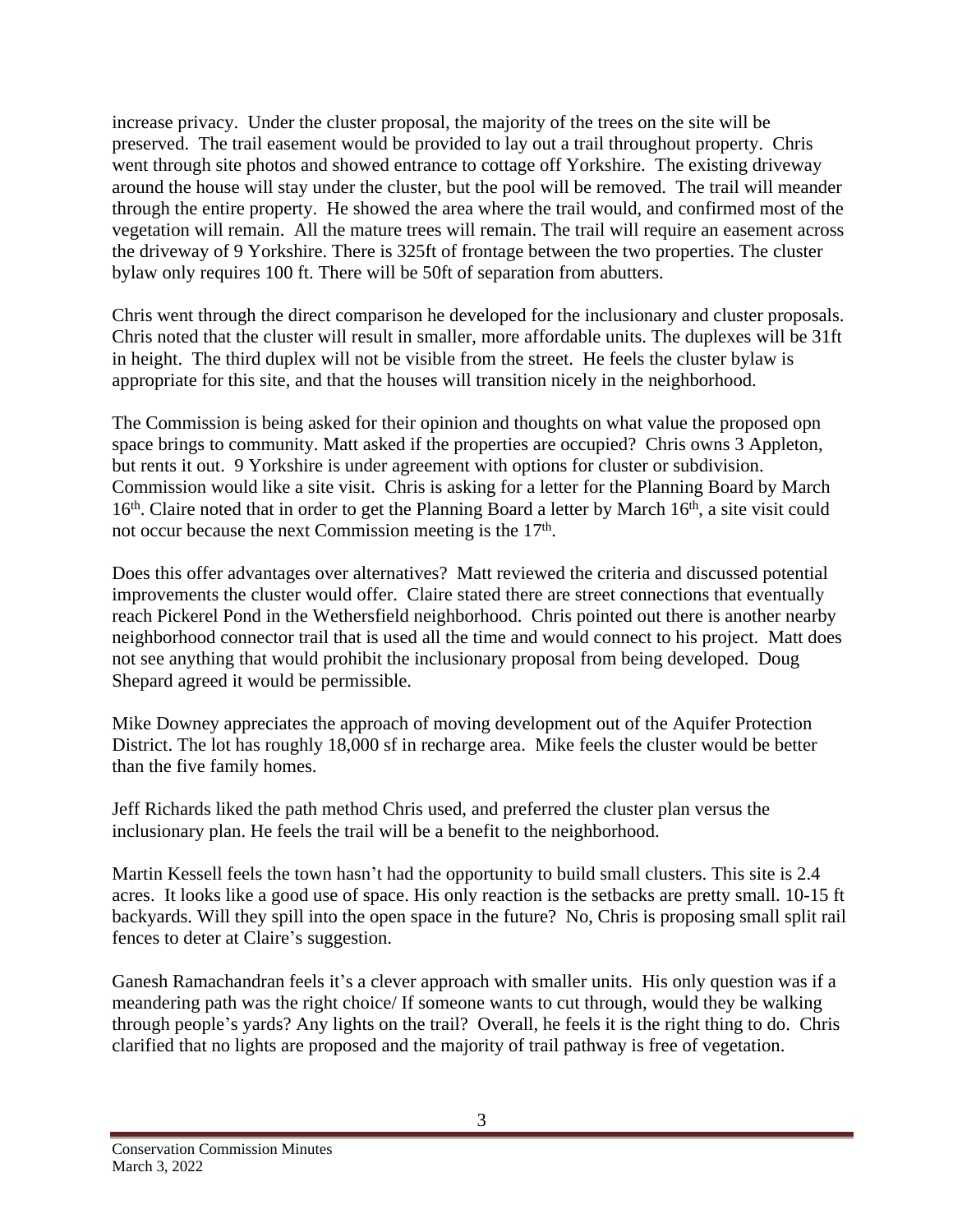Matt asked the Commission if they would comfortable issuing a letter that we find this proposed cluster more advantageous than a 5-lot inclusionary subdivision? Commission agreed.

Mr. Gardner asked for a motion to vote to authorize Matt Gardner and Claire Rundelli to draft a letter to the Planning Board, Doug Shepard moved, Mike Downey seconded, all in favor 4-0.

Matt Gardner asked for a roll call vote: Doug Shepard, yes Mike Downey, yes Jeff Richards, yes Matt Gardner, yes

## **Violation update – Windy-Lo – 3005, 309 and 311 Eliot Street**

Claire visited the site with Ben Stevens to observe it after the rain. Overall, the site looked good. Claire recommended updating erosion control near the wall. Claire reviewed of the letter Oxbow sent. The slope issues observed and reported. Claire will go out again on Monday to check on the erosion control.

Brian Butler, turbidity levels have tapered off. The basin seems to be stable after the freeze/thaw cycle we have had over the last few days. The crack in the slope appeared to be a result of vehicle wheels from when the basin work occurred last fall and does he does not feel it is slopping. It appears to be stable for now. He will test Monday or Tuesday, depending on rain timing.

Matt asked what is your professional opinion? May/June should determine if the system is correctly working. Ongoing concerns seem to be stabilized as of today with downstream vernal pool and Eliot Street.

Commission discussed keeping the enforcement order or not and where it stands. Claire feels they are making good progress, but we should keep the Enforcement Order in place to ensure compliance. She is keeping up with site visits and has not had any recent complaints from the owner of the vernal pool. The vernal pool assessment has not occurred yet. The applicant has made sufficient effort and is now submitting timely reports. Matt appreciates Brian Butler's efforts. Brian feels they are going in the right direction.

# **General Business**

### Community Preservation Act

Ganesh Ramachandran, along with Martin Kessell, provided a detailed presentation on the Community Preservation Act. They have been presenting to a number of boards and committees to receive endorsement for their Spring Town Meeting article. The Spring Town Meeting article is to vote on putting the Community Preservation Act on the fall 2022 ballot.

Mr. Ramachandran gave some history on the Act.

- Historic preservation
- Open Space and Recreation
- Affordable housing.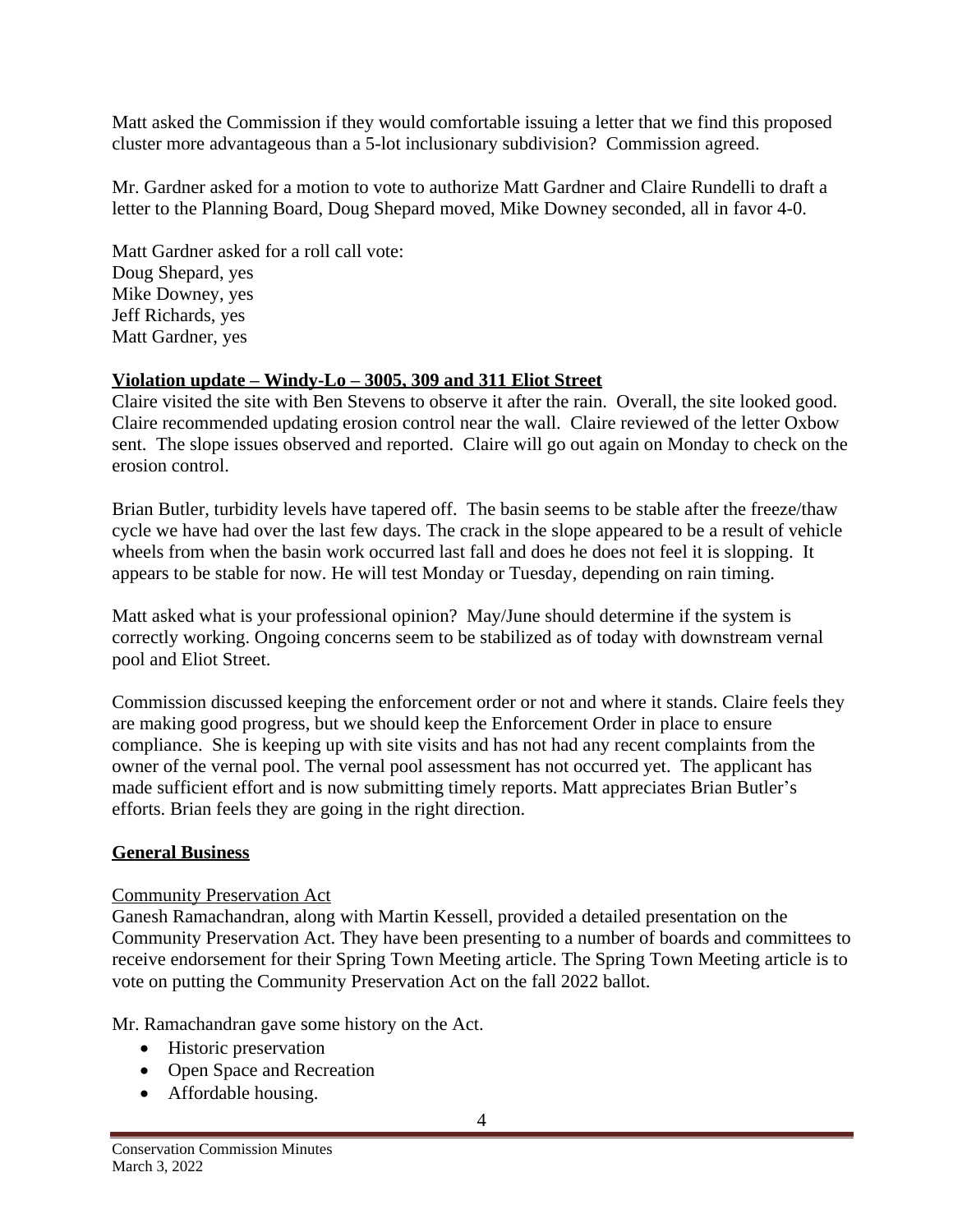- 188 cities and towns have adopted CPA.
- Raised \$2.65 Billion dollars

The CPA places a surcharge on properties tax bills. Natick is proposing a 1% surcharge. There are exemptions to this, which Ganesh reviewed. Ganesh provide an example of what a resident would see on their tax bills if the CPA was adopted.

A \$600,000 property would be \$66.70 a year.

Funds put into the CPA fund receive additional annual state match, which varies by year.

53% of Massachusetts towns and cities are involved. The total funds raised in Natick could have reached \$20 million in last twenty years.

Looking for Commission's vote to endorse. Martin is also looking for helpers. Claire is familiar with surcharge. They have it in Newton and it is a beneficial program.

Lisa Standley, stated it's been a tremendous success in Needham and would be a great thing for Natick. Doug Shepard has been pushing for it for decades.

Mr. Gardner asked for a motion to endorse the adoption of CPA, supports Town Meeting endorse for Natick, Doug Shepard moved, Mike Downey seconded, all in favor 4-0.

Mr. Gardner asked for a roll call vote: Doug Shepard, yes Mike Downey, yes Jeff Richards, yes Matt Gardner, yes

# Town Forest Invasives Specie Inventory Project

Lisa Standley of the Trails and Forest Stewardship Committee is proposing a rigorous inventory of invasive plant species in Town Forest for this summer. This would serve as the foundation to a management plan to attack the worst invasives or the ones that can get out of control. Asking for the Commission's endorsement. It is a volunteer effort Lisa would be organizing.

Mike Downey requested Lisa also document how much Hemlock is there. The Commission is fully in favor of this.

# Trail Construction Training Funding Request

Lisa is requesting funding for a Trail Construction training program. She would like training to increase stewards ability to assist with new trail creation projects.

There are two one-hour webinar training sessions. \$1,000 fee. Looking for funding. The Trails budget cannot cover the funding. Matt asked Claire to check other funds accounts. The Commission has latitude to use for trails and open space maintenance.